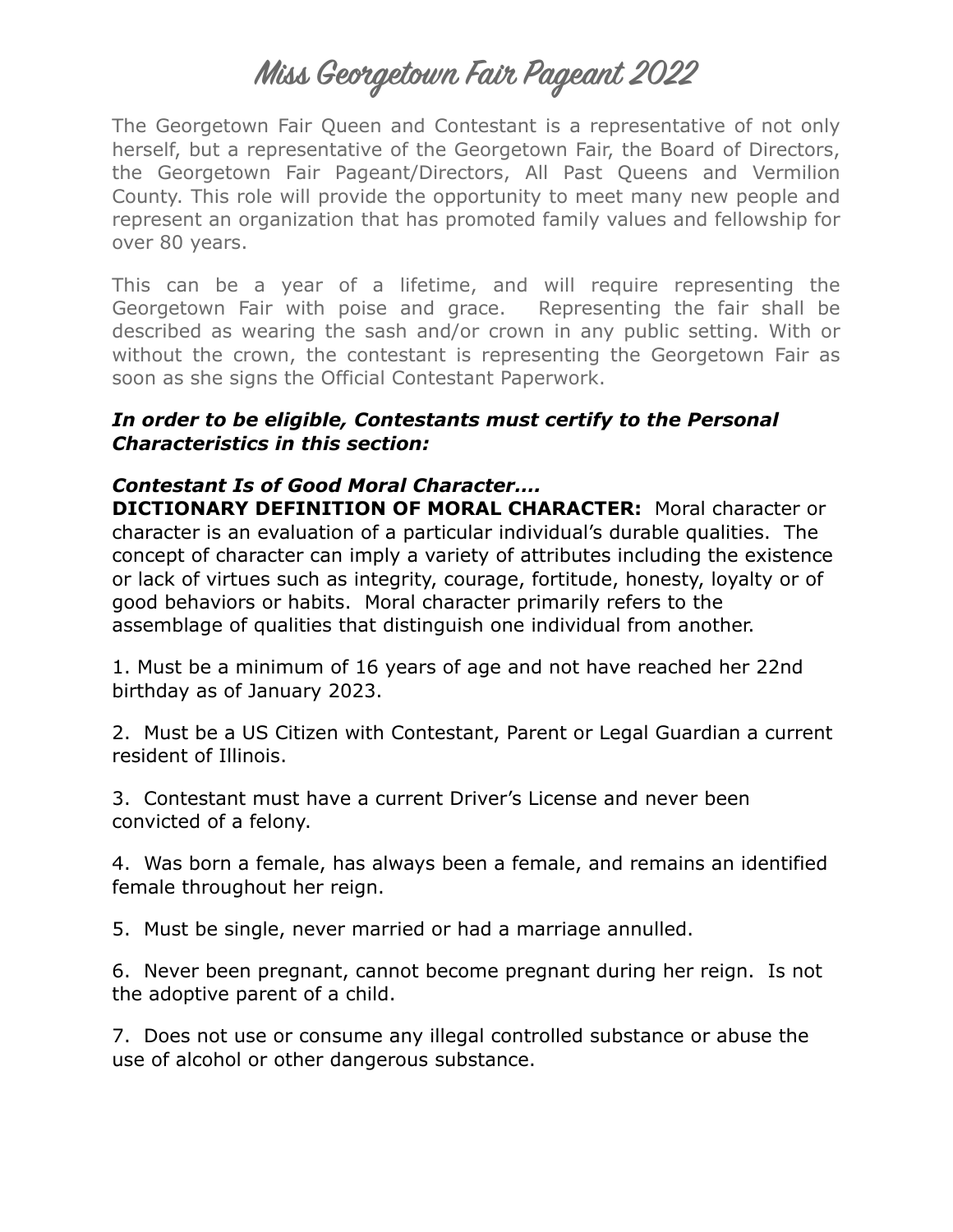8. Has never performed any act or engaged in any activity or employment that is or could be characterized as immoral or indecent.

9. Attests that any and all online depictions associated with the contestant's name or likeness including but not limited to Facebook, Twitter, Instagram, TicToc, Snapchat or any social media are consistent with the standards and dignity of the Miss Georgetown Fair Pageant, Fair Board, and Director(s). The judges receive your application weeks before the pageant. The first place they will go after reading your application is to your social media, they want to find out about the you beyond what they have read.

10. Any contestant with a current title from another pageant must agree to relinquish the current title - only representing the Miss Georgetown Fair Pageant as a contestant in the Miss Georgetown Fair Pageant. The contestant must notify the Pageant Director(s), agree to relinquish her title. The contestant must supply a signed letter from said pageant with her signature, the Pageant Directors signature with the statement agreeing to only represent the Georgetown Fair and has relinquished her crown not to be reinstated after the Georgetown Fair Pageant.

11. Cell phones and any kind of watch with cell service have restricted usage during Contestant practices and events. Phones/watches should be silenced during practices and put away. There are "break times" during practices that phones can be checked. When attending the AMBUCS Camps, Fair activities, and the Fair Family Dinner phones should be left in the car or in the pageant trailer until events have completed. Parents should be given the phone numbers of the directors to contact in an emergency. No phones/ watches are allowed backstage during the pageant. This is to prevent any selfies or pictures taken with someone dressing in the background. With the hustle and bustle backstage there really is no time for pictures!

12. Being the Georgetown Fair Queen is a year "job". Many events and appearances with preparation for both. The "job" sometimes calls for weekends Photoshoots, practices for the State Pageant, multiple events during one weekend, with early mornings and occasionally late nights. Now this does not mean every weekend every month. It could be holidays like Labor day which has 3 long parades, the National Sweetheart Pageant with makeup and hair times for all. If there are any reasons you feel this sometimes hectic schedule would not be something you could manage, talk with the Pageant Directors. With all this said, make sure you are prepared for a Fun filled year with lots of excitement and laughter!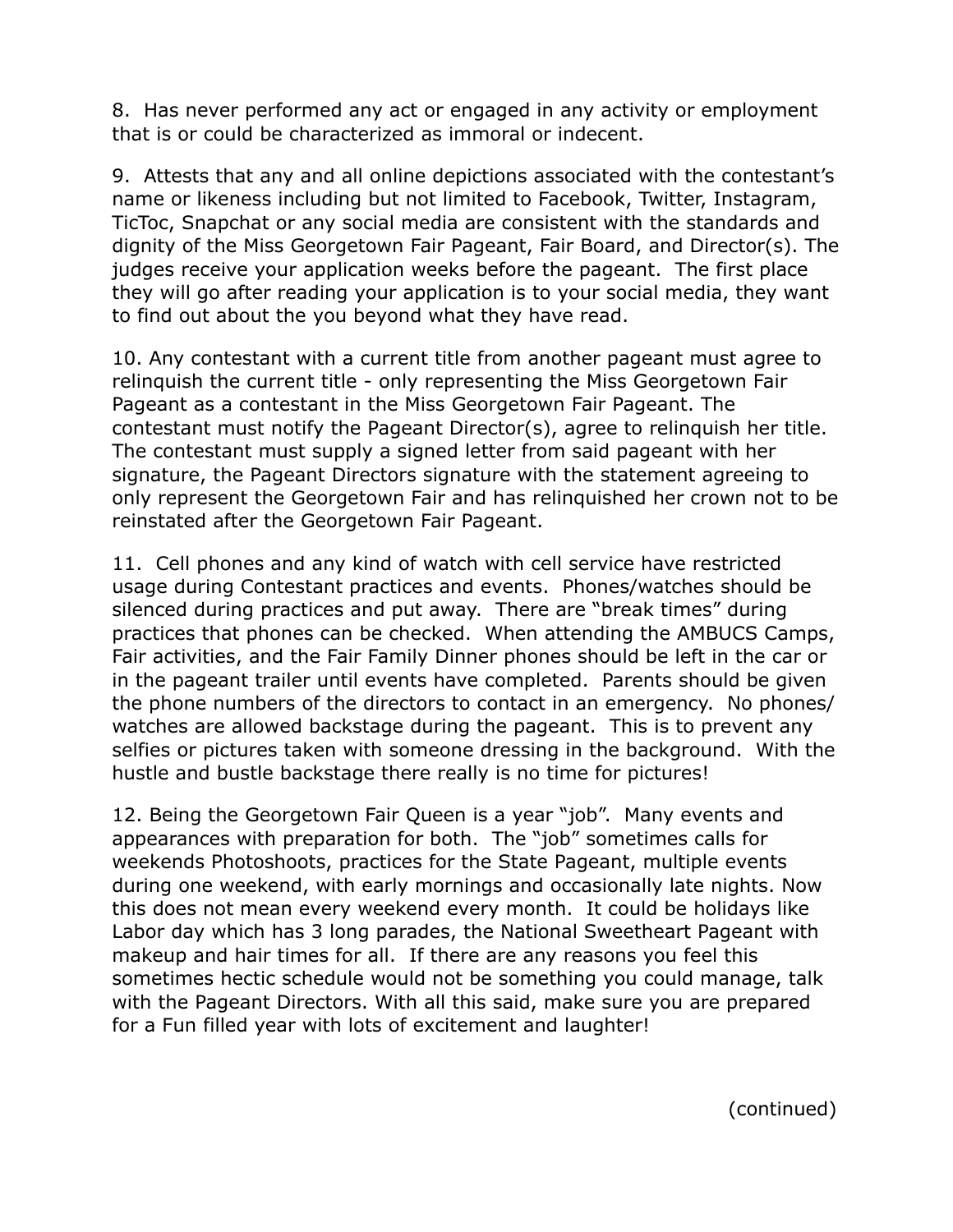13. **On winning the Miss Georgetown Fair Queen Pageant the Queen is automatically considered a contestant in the Miss Illinois County Fair Pageant. If chosen Queen of the Miss Illinois County Fair Pageant, the Queen is a paid employee of the State of Illinois, gets a car and gas for the summer months and is the Hostess for the Illinois State Fair and Duquoin State Fair. She wins scholarship monies, has a set clothing sponsor for Evening Gowns for summer pageants, and travels the state of Illinois. The State Fair Queen's duties are few until summer pageants begin and will include but not limited to a couple appearances for media events and of course, speaking to the Senate on FFA Day at the State Capital.**

## **Miss Illinois County Fair PAGEANT INFORMATION**

- 1. January 12. 13.14.15.16 . 2023- Wednesday travel, Thursday orientation and pictures, Friday interviews, Saturday afternoon and evening preliminaries, Sunday brunch then top 15 and final competition, Monday home ( returning home on Sunday night is an option but it will be very late).
- 2. **All Expense paid trip** by the Georgetown Fair Board: Food Hotel Room Entry Fee Opening Number Dress Pageant T-shirt Official Group Pictures in Evening Gown and Swimsuit. **The only expense for the Queen is her clothing (and she receives a clothing allowances as gifts).**
- 3. **70-74 contestants** from Illinois County Fairs Competing.
- 4. **Queen's Room** will be shared with a Director/Co Director with another room next door for Directors/Co Director accordingly.
- 5. **Parents** are welcome to come on Friday night but there is no need to come earlier. Contestants are very busy Thursday and Friday with no spare time to visit.
- 6. **Forever Queens Clothing Fund** Donations may be more or less than \$1200 for a clothing allowance helping with a State Wardrobe. **This Allowance is only to be used for clothing for state and/or during the year. Funds will be kept by the Georgetown Fair Secretary and will be distributed as needed with checks written to the Queen.**

(continued)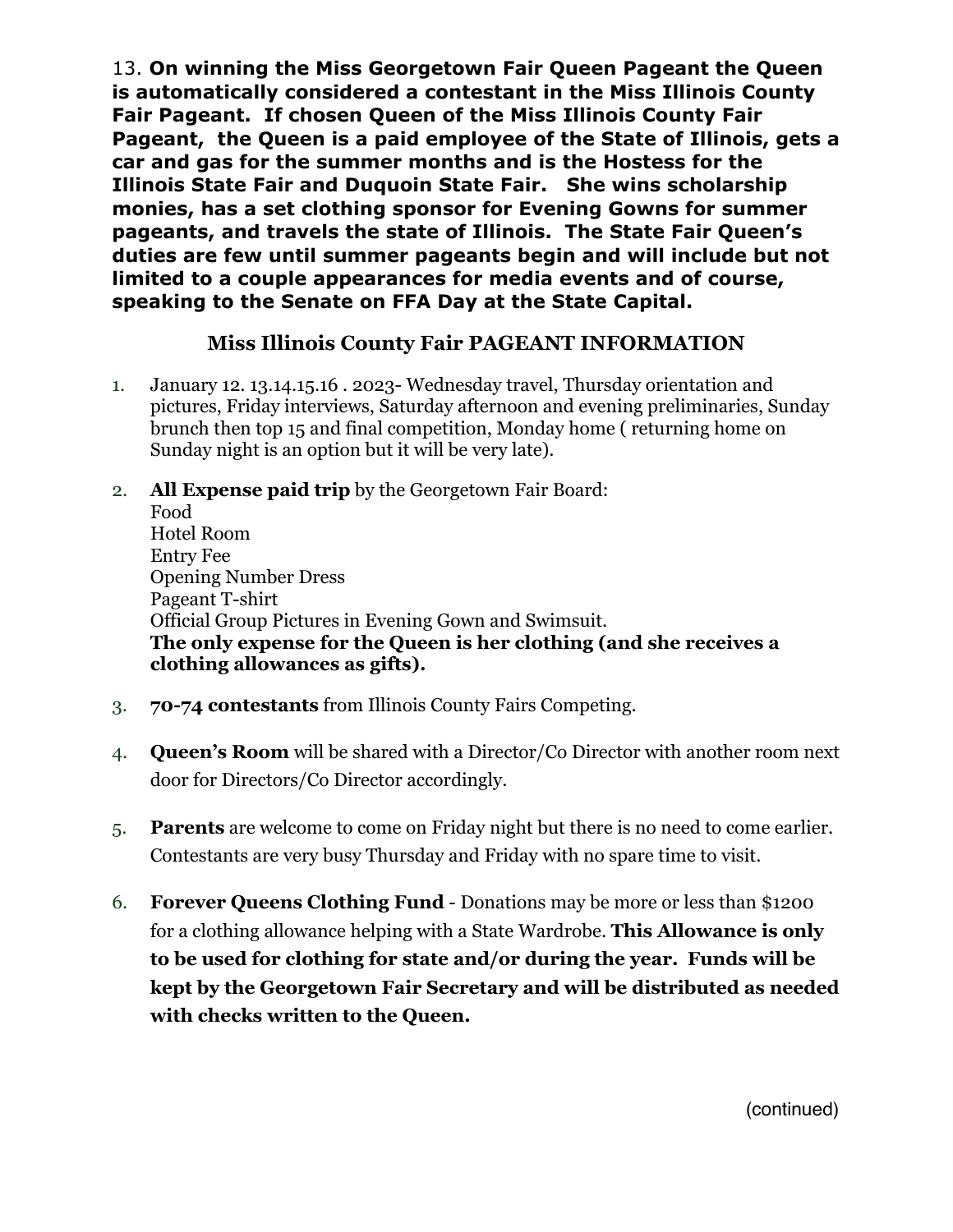# *PAGEANT*:

The Georgetown Fair Pageant is considered a "beauty" pageant but there are several areas of competition other than "Beauty". The pageant is judged on 5 categories. They are as follows:

- 1. 4 minute Personal Interview
- 2. 1 minute Speech
- 3. Individual Onstage Question
- 4. Evening Gown
- 5. Beauty & Physique (swimsuit)

# *INTERVIEW (35%)/SPEECH(25%)*

The interview takes place in the morning on the day of the Pageant held at the First Church of Christ Annex in Georgetown. Three (3) to five (5) highly qualified judges (depending on the number of contestants) will ask questions from the application completed previously by each contestant. The submitted applications are sent to the judges weeks before the pageant begins. Interview will be timed - four (4) minutes in length. Other questions pertaining to anything excluding religion and politics (unless the contestants application shows cause for this kind of questioning) may be asked. After all contestants have interviewed, each will individually recite the one (1) minute memorized speech. The topic of the speech is of the contestants choice but must not contain singing, rhyming, poems, or no props may be used. Contestant will be holding an imitation microphone and will be released after their speech. No one is allowed to accompany any contestant to the interviews for any reason.

#### *AN AIR CONDITIONED DRESSING ROOM IS PROVIDED BEHIND THE STAGE. EACH CONTESTANT HAS HER OWN DRESSING AREA AND MIRROR. PAGEANT CREW WILL BE THERE TO ASSIST CONTESTANTS. A TENT IS ALSO BEHIND THE STAGE THAT ACTS AS A STAGING AREA BEFORE ENTERING THE STAGE.*

## *OPENING NUMBER (0%)/ON STAGE QUESTION(15%)*

The pageant begins with the *opening number* which is taught at practices previously - **the dance is not judged**.

Each contestant will again come on stage, individually, and be asked their *onstage question*. The question is derived from the best question answered in the contestants interview, will be rewritten by the judges, and asked by the MC. The contestant will take three steps forward, answer the question, give her name and sponsors then exit the stage.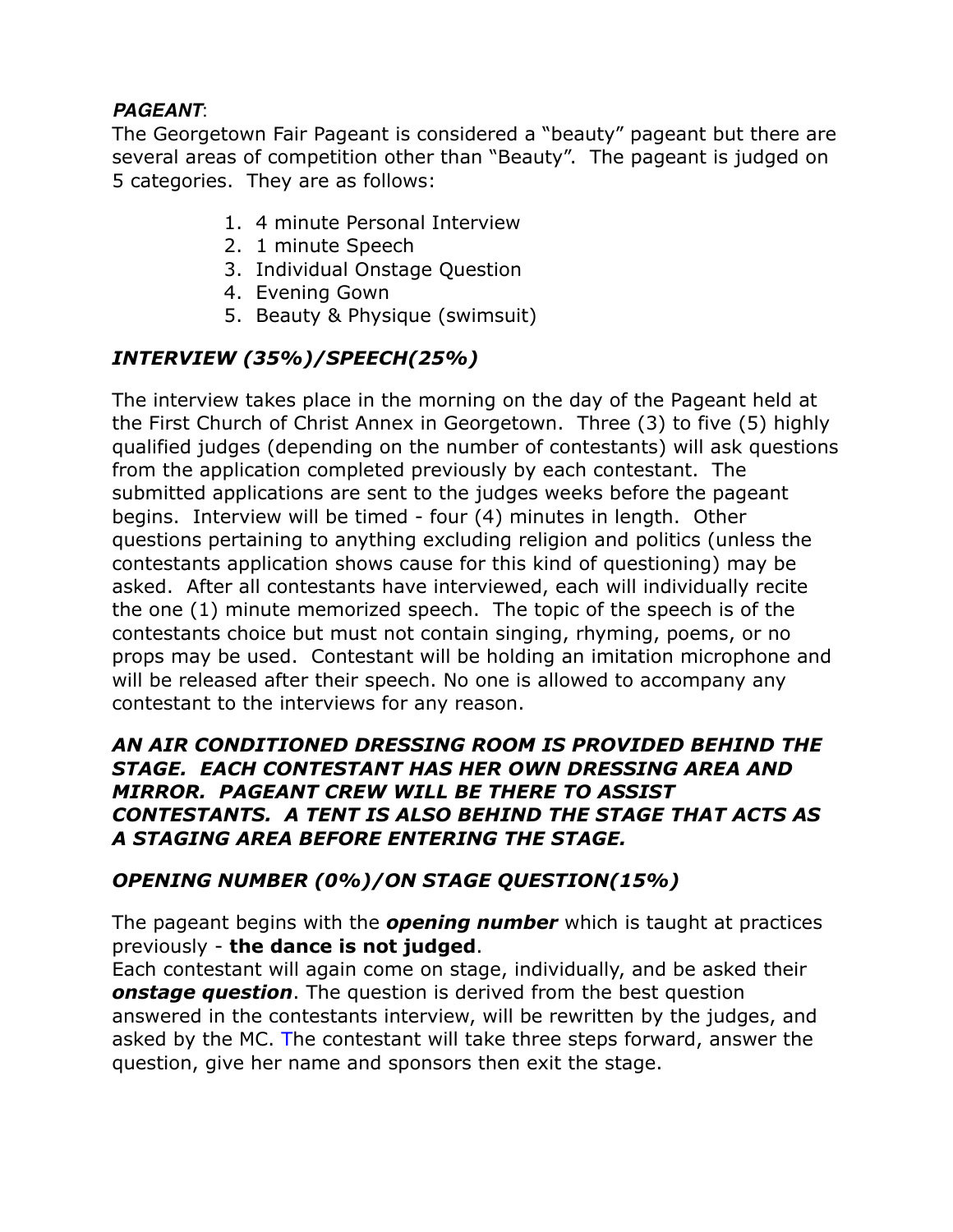# *BEAUTY & PHYSIQUE (10%)*

The Beauty & Physique portion of the competition is included as it is requirement at the Miss Illinois County Fair Pageant. At the beginning of the Beauty & Physique competition, all contestants will take the stage as a group, be asked to walk the runway as a group, then return backstage to come out individually. There will be no modeling in swimsuit just walking a specific pattern on the stage and exit. The contestants will not come back onstage as a group after this portion of the competition. Swimsuits will be one piece, one color with specific requirements that will be included in the handout given at a designated practice.

# *EVENING GOWN (15%)*

The contestant will not go onstage as a group at the beginning of the Evening Gown Competition. Each will individually walk a designated pattern on the stage stopping to model in two places plus stopping at the end of the runway, then exits the stage. The actual Evening Gown is not judged - It is the poise, grace, and how comfortable the contestant is on the stage that is judged. Each will wear the gown of their choice although again there are requirements that need to be followed that will be included in a handout given at a designated practice. At the end of this portion of competition, all contestants will come on to the stage as a group and walk the runway once (or more depending on the instructions of the judges) before exiting the stage.

## *No one is allowed backstage other than contestants and pageant crew.*

# *TOP 5 (5 points) AND QUESTIONS (10 points)*

Top 5 are chosen and taken backstage with the remaining contestants taken to chairs in the audience to watch. Top 5 are taken to the trailer and headphones playing music placed on each so they will not hear the questions being asked onstage. Each of the Top 5 are brought onstage, asked the 3 questions by the MC, and then recites the same speech given during the interview process. In this portion of the competition, the points are added to their total score, it is not a percentage.

# *AWARDS AND CROWNING*

All Contestants are brought back to the stage. Non Finalist Awards are presented. Non Finalist awards are given to the contestants that were not chosen in the Top 5 (awards are given by TOP remaining total points, minus the top 5, unless designated otherwise.)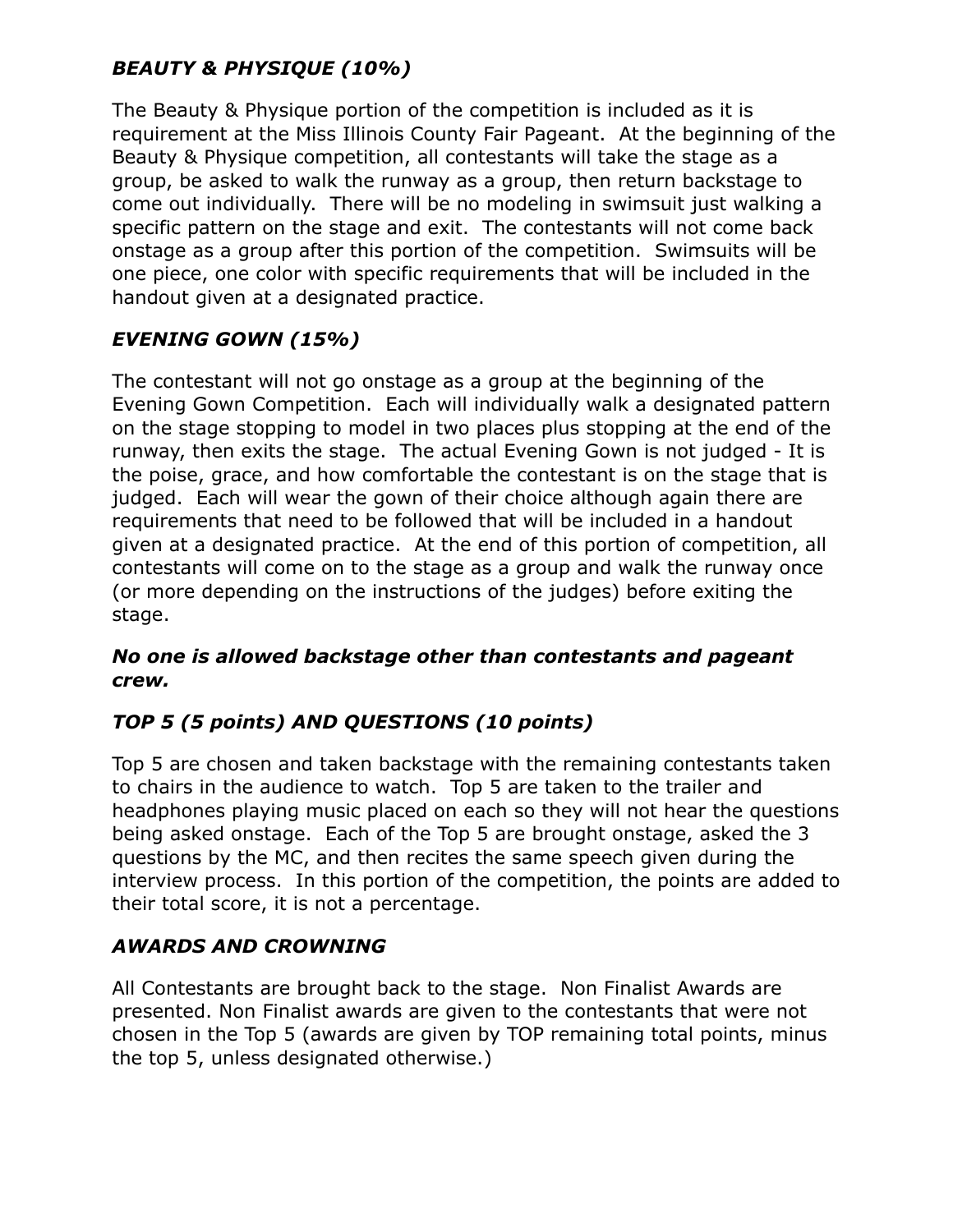## *NON FINALIST AWARDS*:

Best of: Interview, Speech, Evening Gown, Beauty & Physique Photogenic Award - Chosen from Headshots Directors Award - Chosen by Directors: Someone who did not place but is encouraged to return.

Miss Congeniality - Chosen by Contestants after interview.

#### *CONTESTANT PRACTICES/SCHEDULE Pageant Practices are closed to anyone except Pageant Crew and Contestants unless otherwise written in the schedule.*

#### **Schedule and changes will be posted on these Social Media sites**:

Facebook - Miss Georgetown Fair Queen Pageant Instagram - missgeorgetownfairqueen Twitter - @GtownPageant1 Copy of the Schedule is included in the Contestant Packet.

*Schedules have been* posted pre-pageant on Social Media sites in the hope that any potential contestant has made arrangements at each workplace so practices may be attended. Each practices has a specific purpose with essential tips given for each phase of the competition.

*Contestant Packets* are distributed at the Informational First Meeting with an agenda written so everyone knows what to bring, wear, times and clothing handouts. The more you learn, the more prepared you are on pageant day and that is the goal of the Miss Georgetown Fair Pageant!

*A log is kept* with each contestant listing attendance and paperwork. This log will be included in the Judges Packet sent to each judge. Please contact the Pageant Director(s) through text or phone call for any practice that will not be attended or late to be excused and listed as such in the log.